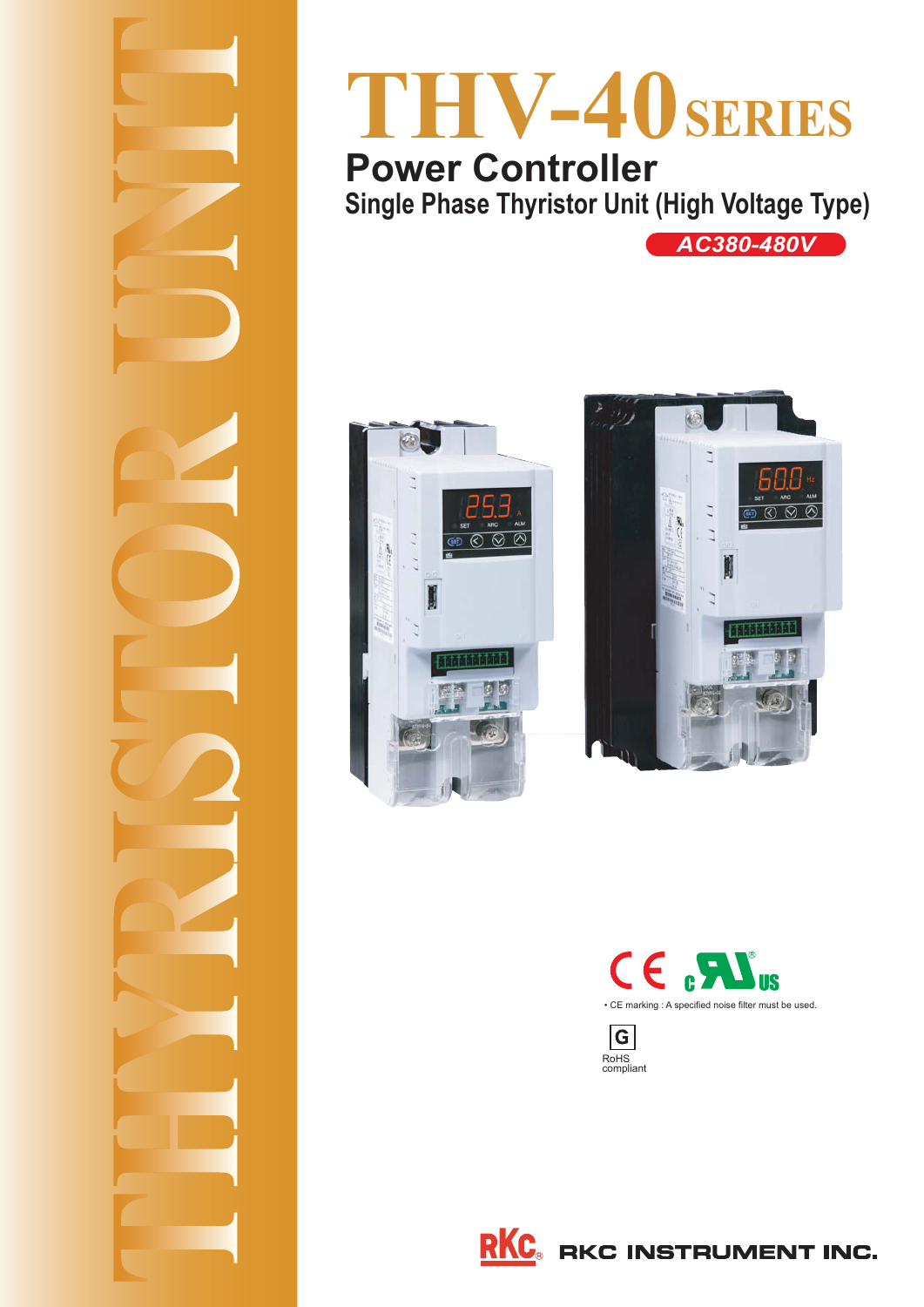# Designed for load voltage 380 to 480V AC

# **Easy and accurate setting**

Single phase power controller THV-40 has an LED display to show set values and input signals, and front keys for easy setting and monitoring. Setting can also be made with an external setting unit (variable resistor).

# *2* **Compact Size**





The height of connector installed on the instrument is lower than the front panel.

(Unit : mm)



# **Communication with a PC via USB port**

**(Loader communication)**

The THV-40 has a standard loader port to connect a PC USB port via COM-K (USB communication converter). Using PROTEM2 software on the PC, parameter setting can be easily done from a PC.

• The Loader communication is only for parameter setup.



## *4* **Three types of control modes are selectable**

*3*

The wave form of the load power is switched at a desired phase angle θ to provide smooth control.

#### $\bigcirc$  Phase control  $\bigcirc$  Zero-cross control(Continuous proportional)  $\bigcirc$  Zero-cross control (Input synchronization Power is switched on and off when the supply voltage is at 0V. This system suppresses high frequency noise inherent to phase control.

Supply voltage is switched on and off according to the voltage pulse or contact signals from a controller.



# **Detects heater break of non-linear load**

Heater break alarm can be used at up to three inflection points in accordance with heater characteristics. The unit can be used with a load with large resistance changes by temperature (e.g. lamp heaters). There is no need of calculation for inflection points as automatic setting is possible.

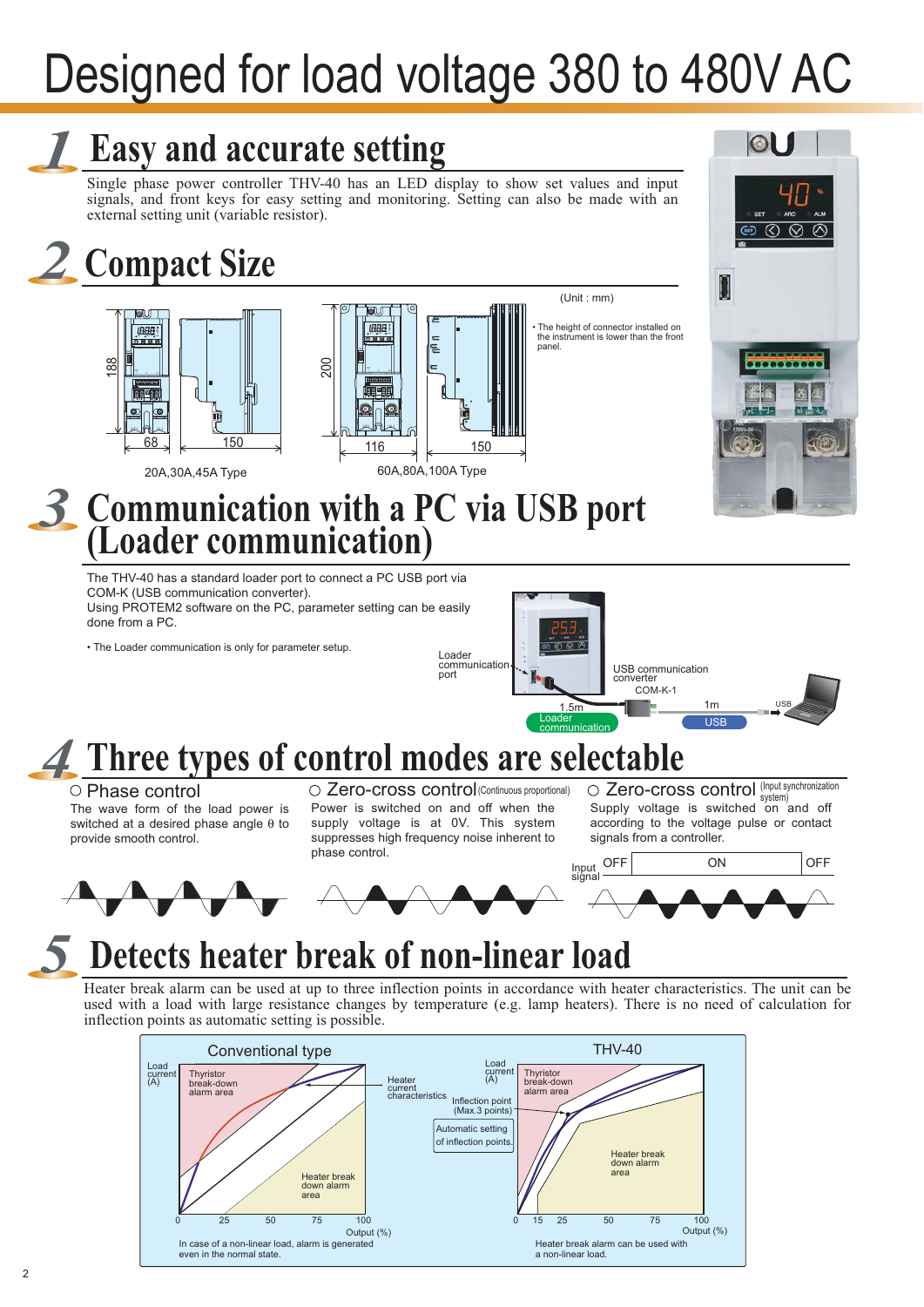### Standard Functions



### **Optional Functions**



3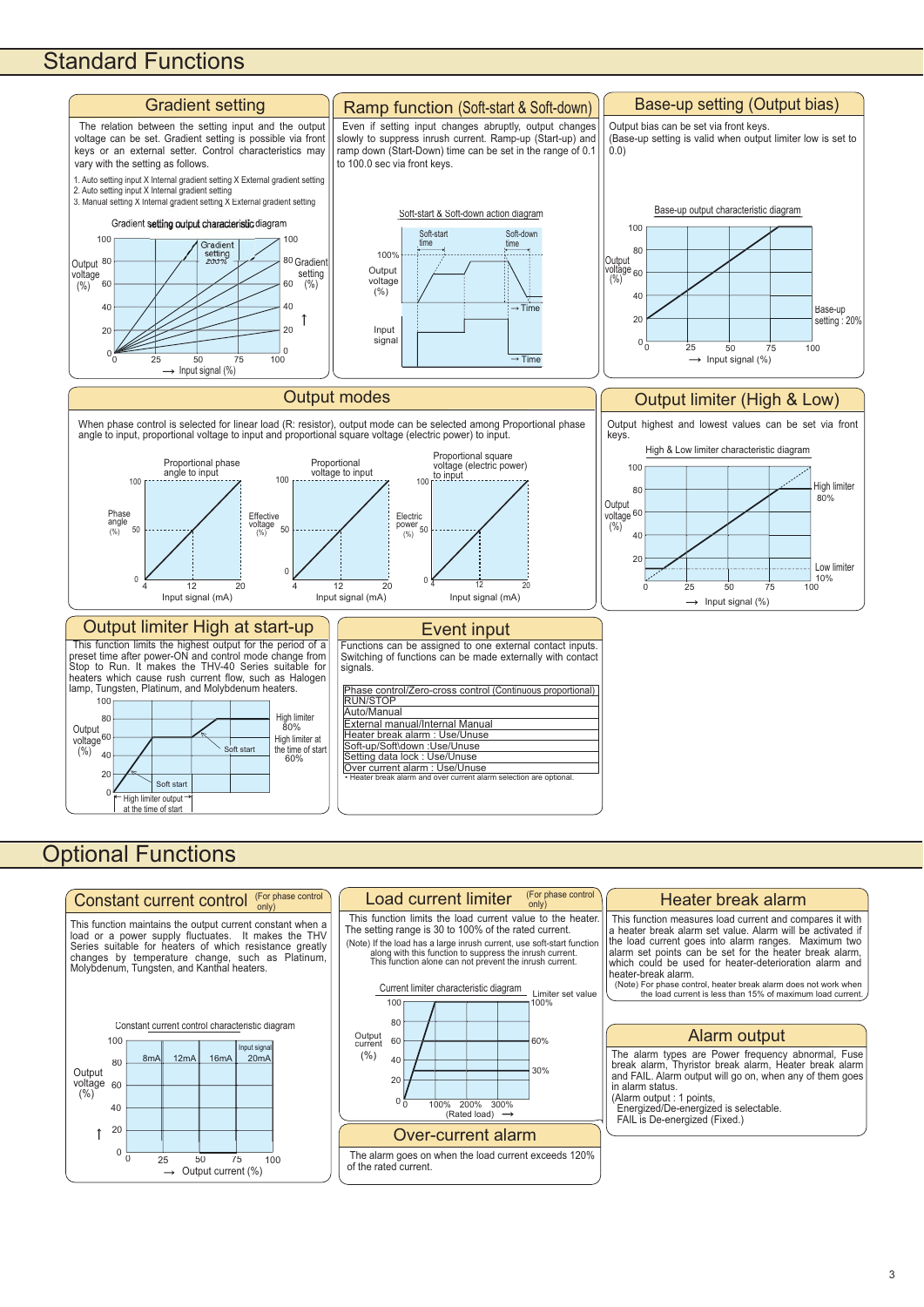## **Specifications**

| Rated current<br>Control method<br>Applicable load                                                                                                                                                           | : 20A, 30A, 45A, 60A, 80A, 100A AC<br>: Phase control/ Zero-cross control (Selectable)<br>: Phase control : Linearity (R:Resistor) load, Control of primary<br>side of a transformer (magnetic field density<br>8,000 gauss or less)                                                                                                                                                                                                                                                                                                                                                                                                                                                                                                                                                                                                                            |
|--------------------------------------------------------------------------------------------------------------------------------------------------------------------------------------------------------------|-----------------------------------------------------------------------------------------------------------------------------------------------------------------------------------------------------------------------------------------------------------------------------------------------------------------------------------------------------------------------------------------------------------------------------------------------------------------------------------------------------------------------------------------------------------------------------------------------------------------------------------------------------------------------------------------------------------------------------------------------------------------------------------------------------------------------------------------------------------------|
| Input signal                                                                                                                                                                                                 | Zero-cross control : Linearity (R:Resistor) load<br>: Current input 4 to 20mA DC<br>(Input impedance: $50\Omega$ )<br>Voltage input 1 to 5V DC<br>(Input impedance : $30k\Omega$ )<br>Voltage input 0 to 10V DC<br>(Input impedance: $30k\Omega$ )<br>Voltage pulse input $0/12V$ DC (Input impedance : $30k\Omega$ )                                                                                                                                                                                                                                                                                                                                                                                                                                                                                                                                           |
| Input sampling cycle<br>Min. load current                                                                                                                                                                    | : 0.5 cycle of power cycle<br>: 20A: 0.6A (at 98% output of rated voltage)                                                                                                                                                                                                                                                                                                                                                                                                                                                                                                                                                                                                                                                                                                                                                                                      |
| Output voltage range<br>Power supply voltage<br>for Load<br>Power supply voltage<br>for Control<br>Power frequency<br>Allowable power<br>frequency variation<br>Power consumption<br>Output setting<br>range | 30A,45A,60A,80A,100A: 1A (at 98% output of rated voltage)<br>: 0 to 98% of rated voltage<br>Power OFF leakage current: Approx. 30mA AC (load voltage 480V rms, 60Hz, Ta=25°C)<br>: 323 to 528V AC (Including power supply voltage variation)<br>Rating: 380 to 480V AC<br>: 85 to 264V AC (Including power supply voltage variation)<br>Rating: 100 to 240V AC<br>: 50/60Hz (Automatic detection)<br>: Power supply voltage for load 50±1Hz, 60±1Hz<br>Power supply voltage for control 50±2Hz, 60±2Hz<br>: Less than 5VA (at 100V AC), Rush current 5.6A or less<br>Less than 8VA (at 240V AC), Rush current 13.3A or less<br>: Gradient setting : 0.0 to 200.0% [Front key]<br>0 to 100% [External setting unit]<br>Output limiter (High) : 0.0 to 100.0% [Front key]<br>Output limiter (Low): 0.0 to 100.0% [Front key]<br>Output limiter at start-up (High) |
|                                                                                                                                                                                                              | : 0.0 to 100.0% [Front key]<br>Output limiter time at start-up                                                                                                                                                                                                                                                                                                                                                                                                                                                                                                                                                                                                                                                                                                                                                                                                  |
|                                                                                                                                                                                                              | : 0.0 to 600.0 sec [Front key]<br>Base-up setting (Output bias) : -9.9 to 100.0% [Front key]<br>Manual setting: 0.0 to 100% [Front key]<br>0 to 100% [External setting unit]                                                                                                                                                                                                                                                                                                                                                                                                                                                                                                                                                                                                                                                                                    |
| Output mode                                                                                                                                                                                                  | : a) Proportional phase angle • Proportional voltage • Proportional<br>square voltage<br>b) Constant current control                                                                                                                                                                                                                                                                                                                                                                                                                                                                                                                                                                                                                                                                                                                                            |
| Cooling method                                                                                                                                                                                               | • a): Standard function, b): Optional function<br>: Natural convection                                                                                                                                                                                                                                                                                                                                                                                                                                                                                                                                                                                                                                                                                                                                                                                          |
|                                                                                                                                                                                                              | Ambient temperature : -15 to +55°C (Operation guarantee range)                                                                                                                                                                                                                                                                                                                                                                                                                                                                                                                                                                                                                                                                                                                                                                                                  |
| Ambient humidity                                                                                                                                                                                             | : 5 to 95%RH (Non-condensing)<br>Absolute humidity: MAX.W.C 29g/m <sup>3</sup> dry air at 101.3kPa                                                                                                                                                                                                                                                                                                                                                                                                                                                                                                                                                                                                                                                                                                                                                              |
| Dielectric voltage                                                                                                                                                                                           | : Between main circuit terminals, power terminals for control and<br>heat sink 2500V AC for one minute.<br>Between main circuit terminals, heat sink and input terminals<br>2500V AC for one minute.<br>Between power terminals for control and input terminals<br>2300V AC for one minute.                                                                                                                                                                                                                                                                                                                                                                                                                                                                                                                                                                     |
|                                                                                                                                                                                                              | Insulation resistance : Between main circuit terminals, power terminals for control and<br>heat sink $20M\Omega$ or more (500V DC)<br>Between main circuit terminals, heat sink and input terminals<br>$20M\Omega$ or more (500V DC)<br>Between power terminals for control and input terminals $20M\Omega$<br>or more (500V DC)                                                                                                                                                                                                                                                                                                                                                                                                                                                                                                                                |
| Self-diagnostic<br>function                                                                                                                                                                                  | : a) Data check, Back-up check, A/D converter check,<br>Watch dog-timer, Power supply voltage check<br>b) Action at abnormality:                                                                                                                                                                                                                                                                                                                                                                                                                                                                                                                                                                                                                                                                                                                                |
| Mounting method                                                                                                                                                                                              | Thyristor output OFF, FAIL output open<br>: Vertical mounting                                                                                                                                                                                                                                                                                                                                                                                                                                                                                                                                                                                                                                                                                                                                                                                                   |
| Weight<br>Standard functions                                                                                                                                                                                 | : Approx. 1.3kg (20A, 30A, 45A), Approx. 1.8kg (60A, 80A, 100A)<br>• Auto/Manual selection (External manual setting unit is optional)<br>• Gradient setting (External setting unit is optional)<br>· Soft-up/Soft-down : 0.0 to 100.0sec<br>· Digital input (DI) : 1 points, Non-voltage contact input<br>(Phase control/Zero-cross control (Continuous proportional)<br>RUN/STOP, Auto/Manual, Heater break alarm : Use/Unuse,<br>Soft-up/Soft\down :Use/Unuse<br>Setting data lock : Use/Unuse, Over current alarm : Use/Unuse<br>(Selectable)<br>• ON/OFF control (External setting units are optional)                                                                                                                                                                                                                                                      |
|                                                                                                                                                                                                              | • Loader communication : ANSI/RKC standard protocol<br>Connection: COM-K loader cable                                                                                                                                                                                                                                                                                                                                                                                                                                                                                                                                                                                                                                                                                                                                                                           |
| Option function                                                                                                                                                                                              | • Alarm output : 1 point<br>Open collector output, Sink type<br>Maximum load current: 100mA,<br>Load voltage: Less than 30V DC<br>Energized/De-energized is selectable.<br>(FAIL is de-energized only)<br>(Heater break alarm, Thyristor break alarm, Power frequency<br>abnormal, Over current alarm, FAIL)<br>* Selectable<br>• Heater break alarm<br>Current measuring accuracy : ±5% of rated load current or ±2A<br>(Whichever is larger)<br>• Load current limiter<br>Setting range: 0.0 to 22.0A (20A type)<br>0.0 to 33.0A (30A type)                                                                                                                                                                                                                                                                                                                   |
|                                                                                                                                                                                                              | 0.0 to 50.0A (45A type)<br>0.0 to 66.0A (60A type)                                                                                                                                                                                                                                                                                                                                                                                                                                                                                                                                                                                                                                                                                                                                                                                                              |

 0.0 to 88.0A (80A type) 0.0 to 110.0A (100A type)

UL : UL508 [POLLUTION DEGREE 2] cUL : C22.2 No.14 [POLLUTION DEGREE 2] CE marking : LVD : EN60947-4-3 POLLUTION DEGREE 2, EMC : EN60947-4-3 • A specified noise filter must be used SOSHIN ELECTRIC CO., LTD NF3020C-SVB (20A) NF3030C-SVB (30A) NF3050C-SVB (45A) NF3060C-SVB (60A) HF3080C-SZC (80A) HF3100C-SZC (100A) Compliance with Standards

### Table of Stability

| <b>Function</b> | Operating condition                                                                                  | <b>Stability</b> |  |  |
|-----------------|------------------------------------------------------------------------------------------------------|------------------|--|--|
|                 | Constant current Power supply variation : Within ±10% of rated<br>variation Load variation : 2 times | Within ±2%       |  |  |

### Table of internal calorific value

| <b>Rated load</b><br>current (A) | 20 | 30 | 45 | 60 | 80  | 100 |
|----------------------------------|----|----|----|----|-----|-----|
| Internal calorific<br>value (W)  | 30 | 43 | 63 | 84 | 112 | 140 |

• Temperature characteristics of load current

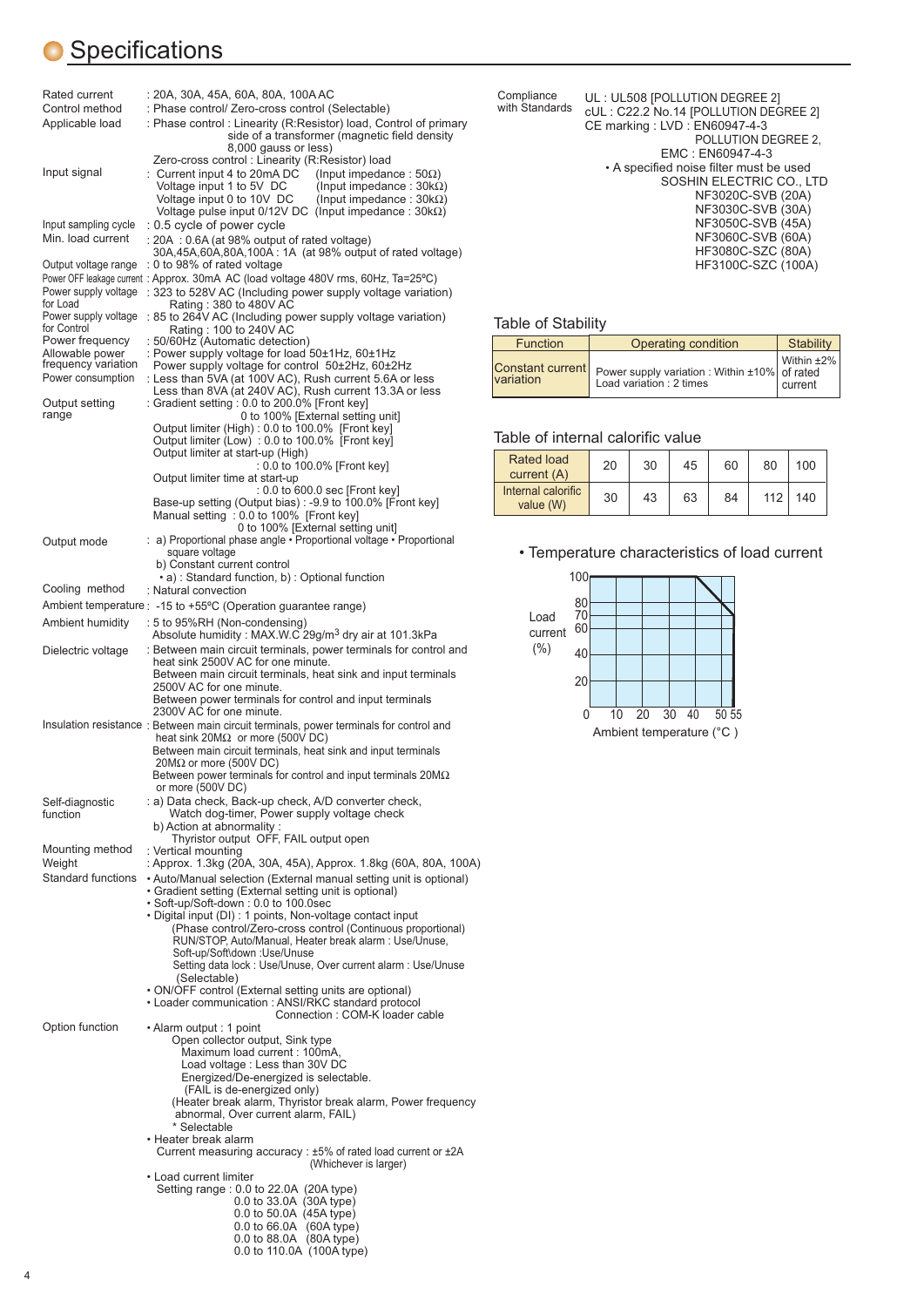### External Dimensions

### 20A, 30A, 45A type



 $\circ$  60A, 80A, 100A type



\* Minimum space when mounted closely side by side.

• Install the instrument as illustrated in the drawing to increase the cooling effect.



Unit : mm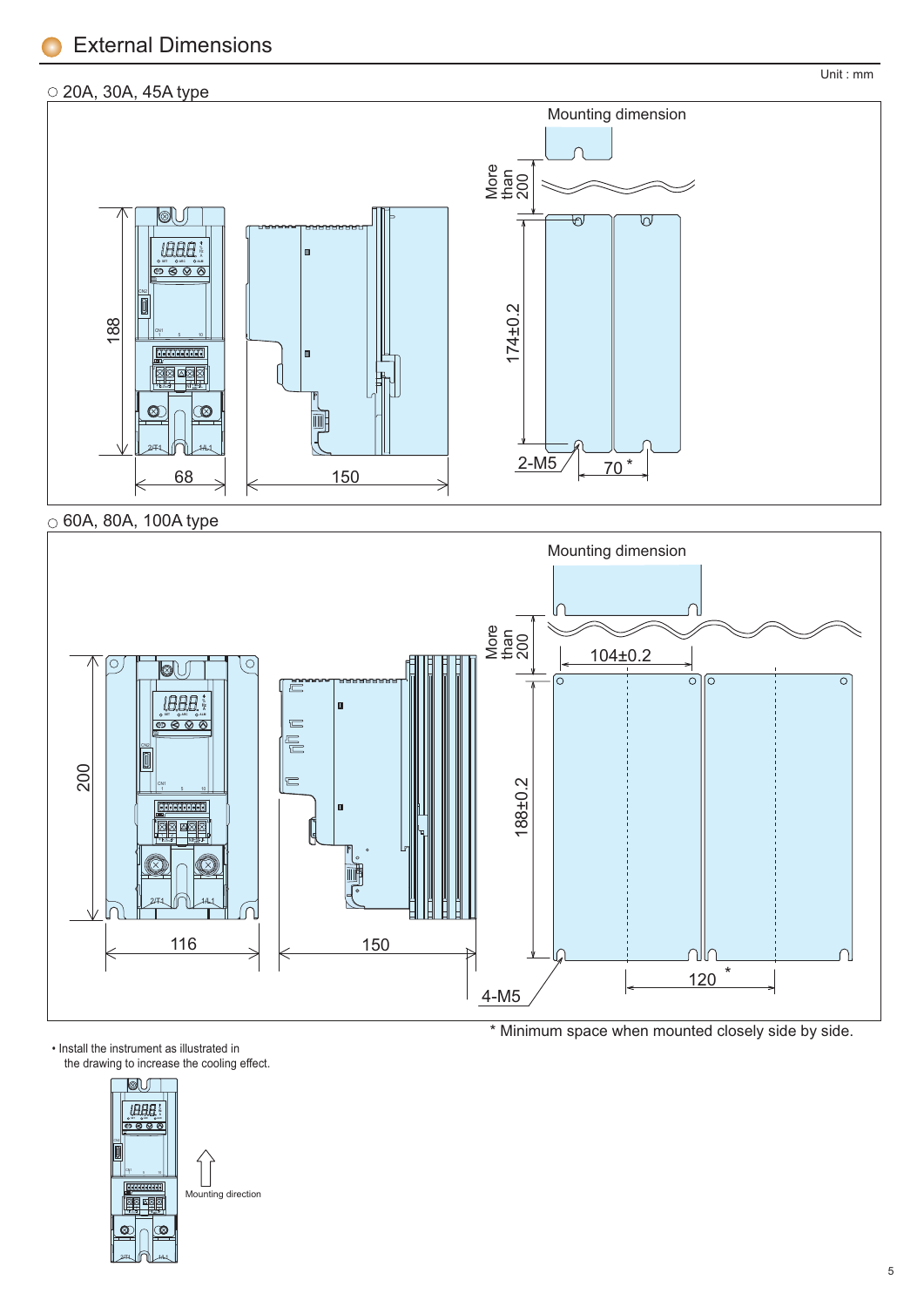| <b>Specifications</b>                   | <b>Model and Suffix Code</b>                                                                          |                                 |     |      |   |      |      |  |
|-----------------------------------------|-------------------------------------------------------------------------------------------------------|---------------------------------|-----|------|---|------|------|--|
| <b>Type</b>                             | $THV-40$<br>Single phase 380 to 480V AC                                                               | $-\Box * \Box$<br>$\Box$<br>PZ. |     |      |   |      |      |  |
| Control method                          | Phase control/Zero-cross control (programmable, default: phase control)                               | PZ:                             |     |      |   |      |      |  |
|                                         | 20AAC                                                                                                 |                                 | 020 |      |   |      |      |  |
|                                         | 30AAC                                                                                                 |                                 | 030 |      |   |      |      |  |
| Rated load current                      | 45A AC                                                                                                |                                 | 045 |      |   |      |      |  |
|                                         | 60AAC                                                                                                 |                                 | 060 |      |   |      |      |  |
|                                         | 80AAC                                                                                                 |                                 | 080 |      |   |      |      |  |
|                                         | 100A AC                                                                                               |                                 | 100 |      |   |      |      |  |
| $*1$                                    | 0 to 10V DC                                                                                           |                                 |     | 5    |   |      |      |  |
| Input signal                            | 1 to 5V DC                                                                                            |                                 |     | 6    |   |      |      |  |
|                                         | 4 to 20mA DC                                                                                          |                                 |     | 8    |   |      |      |  |
|                                         | Voltage pulse input 0/12V DC                                                                          |                                 |     | V    |   |      |      |  |
| • Heater break alarm                    | No function                                                                                           |                                 |     |      | N |      |      |  |
| • Current limiter<br>• Constant current | Heater break alarm, Current limiter, Constant current control                                         |                                 |     | Н    |   |      |      |  |
| control                                 | Non-linear resistance heater break alarm, Current limiter, Constant current control                   |                                 |     | B    |   |      |      |  |
| Alarm output                            | No alarm output                                                                                       |                                 |     |      |   |      |      |  |
|                                         | Alarm output 1 point * Connector for Input/Output (Plug) is necessary, Specify accessories code (-9). |                                 |     |      |   | A    |      |  |
| $*2.*3$                                 | Setter (Volume, knob, Scale plate) 1 unit + Connector for Input/Output (Plug)                         |                                 |     |      |   |      | $-1$ |  |
|                                         | Setter (Volume, knob, Scale plate) 2 units + Connector for Input/Output (Plug)                        |                                 |     |      |   | $-2$ |      |  |
| Accessories                             | Fuse unit (Fast-blow fuse + Holder [1 circuit type]                                                   |                                 |     |      |   | -6   |      |  |
|                                         | UL/CE Marking type Fuse unit (Fast-blow fuse + Holder [1 circuit type])                               |                                 |     | $-7$ |   |      |      |  |
|                                         | Clamped input terminal type                                                                           |                                 |     |      |   |      |      |  |
| Connector for Input/Output (Plug)       |                                                                                                       |                                 |     | -9   |   |      |      |  |

\*1 : Input signal is programmable. When contact input is required, specify the connector for input as an accessory (Either of -1, -2, or -9).

\*2 : Setters are for external gradient setting, external manual setting, and external high/low setting for on/off control. Use two units of setter in the following cases;<br>• When external gradient setting and external manua

• High/low setting for on/off control is used.

\*3 : It is possible to specify more than one accessories by adding suffix code at the end. Example: -1-6 : Setter (Volume, knob, Scale plate) 1 unit + Connector for input/output (Plug)

-1-2-9 cannot be specified simultaneously.

CAUTION **!**

The supply voltage to the THV-40 is 100 to 240V AC. If you need a stepdown transformer, we are ready to supply such a transformer.

Step-down transformer (Sold separately)

CH1-4H381-006 Model Code

• Manufactured by CHUO ELECTRIC INDUSTRY Co.,Ltd

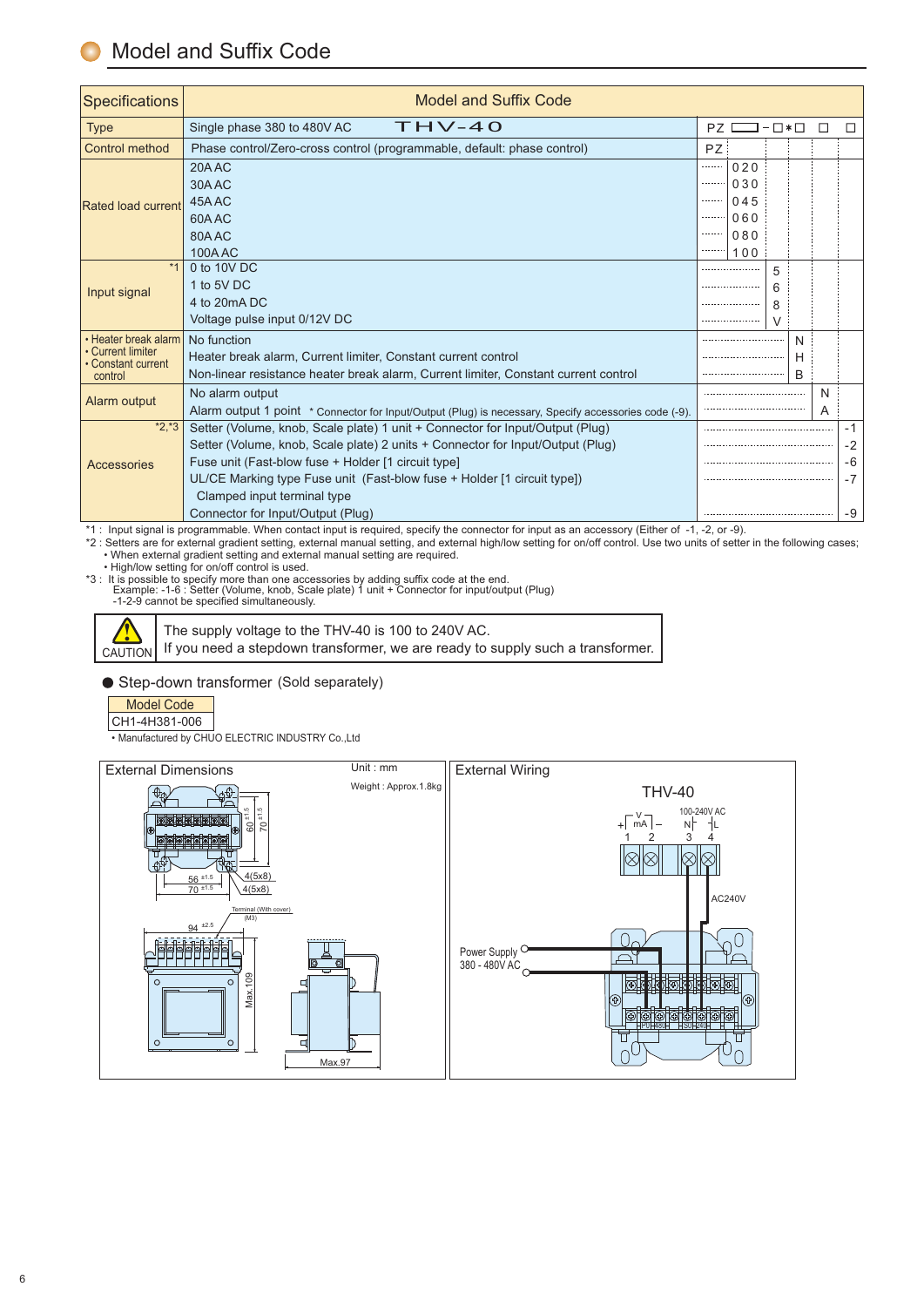

• Fuse Holder

Holder for THV4P-F20/F30/F45/F60/F80/FA0 (UL Not available) Screw Mounting or DIN rail mounting



Holder for THVP-F2B/F3B/F4B/F6B/F8B/FAB (UL/CE Marking type) DIN rail mounting • Clamped input terminal type

Model Code | Mame | Model Code | Mame | Model Code | Mame | Mame | Mame | Mame | Mame | Mame | Mame | Mame | M<br>| THVP-H04 | UL/CE Marking type Holder | North | THVP-H05 | UL/CE Marking ty



UL/CE Marking type Fast-blow fuse and Fuse holder : Manufactured by SIBA GmbH & Co.KG (Germany)

For THVP-F2B/F3B (20A/30A type) For THVP-F4B/F6B/F8B/FAB (45A/60A/80A/100A type)





• Model Code

• Please refer to the following codes to order accessories.

• The rating of the fast-blow fuse may be different from the current rating of the THV-40 main unit.

| <b>THO TUMING OF MID 1001 DID IT 1000 THUT DO UNION OIL HOM</b> |  |                  |                                                                                         |  |  |
|-----------------------------------------------------------------|--|------------------|-----------------------------------------------------------------------------------------|--|--|
| <b>Name</b>                                                     |  | Code             | <b>Note</b>                                                                             |  |  |
| <b>Setter</b>                                                   |  | THVP-S01         |                                                                                         |  |  |
| Output voltmeter                                                |  | <b>THV4P-V03</b> | . Manufactured by Daiichi Electronics Co., Ltd.: LSK-8CH                                |  |  |
| Connector for<br>Input/Output (Plug)                            |  | THV4P-C01        |                                                                                         |  |  |
| $*1$                                                            |  | 20A THV4P-F20    | 660GH-25UL                                                                              |  |  |
|                                                                 |  | 30A THV4P-F30    | 660GH-40UL                                                                              |  |  |
| Fast-blow fuse                                                  |  | 45A THV4P-F40    | 660GH-63UL                                                                              |  |  |
|                                                                 |  | 60A THV4P-F60    | 660GH-80UL                                                                              |  |  |
|                                                                 |  | 80A THV4P-F80    | 660GH-100UL                                                                             |  |  |
|                                                                 |  | 100ATHV4P-FA0    | 660GHX-125                                                                              |  |  |
| Fuse holder<br>(For THV4P-F20/F30/F45/F60/F80/FA0) THV4P-H01    |  |                  | HT6017                                                                                  |  |  |
|                                                                 |  |                  | Step-down transformer CH1-4H381-006   · Manufactured by CHUO ELECTRIC INDUSTRY Co., Ltd |  |  |

\*1:Fast-blow fuse and Fuse holder : Manufactured by HINODE Electric Co. Ltd.

| <b>Name</b>                                            |                        |          | Code         | <b>Note</b>   |  |  |  |
|--------------------------------------------------------|------------------------|----------|--------------|---------------|--|--|--|
| $*$                                                    | 20A                    | THVP-F2B | 5017906(20A) |               |  |  |  |
|                                                        |                        | 30A      | THVP-F3B     | 5017906(30A)  |  |  |  |
| <b>UL/CE Marking type</b>                              | 45A                    | THVP-F4B | 5014006(50A) |               |  |  |  |
| Fast-blow fuse                                         | 60A                    | THVP-F6B | 5014006(63A) |               |  |  |  |
|                                                        | 80A                    | THVP-F8B | 5014006(80A) |               |  |  |  |
|                                                        |                        | 100A     | THVP-FAB     | 5014006(100A) |  |  |  |
| <b>UL/CE Marking type</b>                              | 20.30A                 |          | THVP-H04     | 5106304       |  |  |  |
| <b>Fuse holder</b>                                     | 45.60.80.100A THVP-H05 |          |              | 5106004       |  |  |  |
| *2 : UL/CE Marking type Fast-blow fuse and Fuse holder |                        |          |              |               |  |  |  |

\*2 :UL/CE Marking type Fast-blow fuse and Fuse holder : Manufactured by SIBA GmbH & Co.KG (Germany)